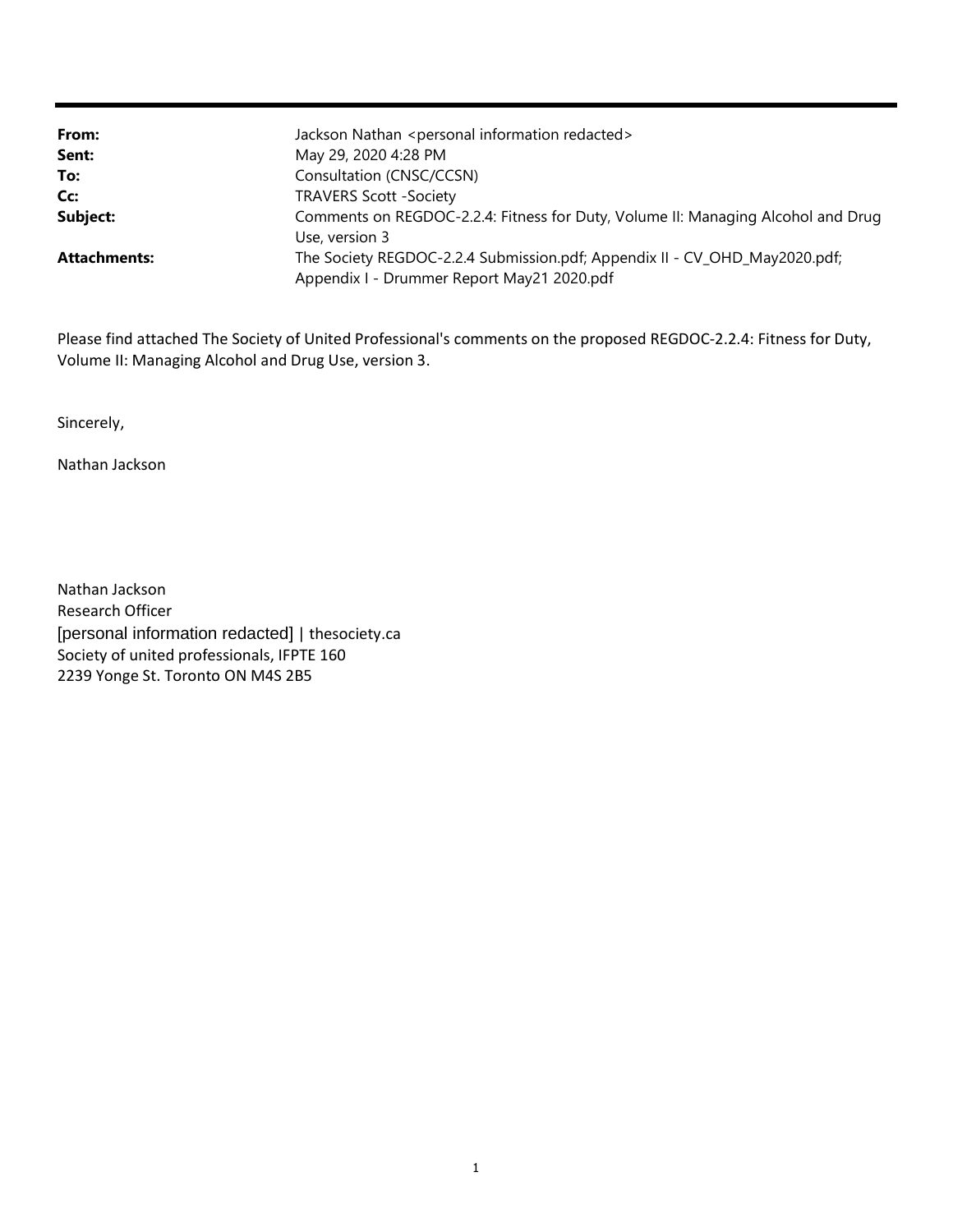

May 29, 2020

The Society of United Professionals 2239 Yonge Street Toronto, ON M4S 2B5

## **VIA EMAIL**

Canadian Nuclear Safety Commission Headquarters 280 Slater Street P.O. Box 1046, Station B Ottawa, ON K1P 5S9

## **Re: REGDOC-2.2.4: Fitness for Duty, Volume II: Managing Alcohol and Drug Use, version 3**

The Society of United Professionals represents over 8,600 engineers, scientists, supervisors, and other professionals in Canada's energy and legal sectors. As an organization, we have represented professionals for over 70 years.

The Society represents employees working for a dozen different employers in the electricity sector, including Ontario Power Generation, Bruce Power, Nuclear Waste Management Organization, Hydro One, the Independent Electricity System Operator, the Ontario Energy Board, New Horizon System Solutions, Toronto Hydro, Inergi, Kinectrics, and the Electrical Safety Authority.

Our members work in every aspect of the electricity industry. They are involved in generation, transmission and distribution of electricity, management of the electricity system, regulation and enforcement of standards, and management of the electricity market. They are employed as first-line managers and supervisors, professional engineers, scientists, information systems professionals, economists, auditors and accountants, as well as many other professional, administrative, and associated occupations.

The Society's members are knowledge workers who take great pride in exercising their civic, social, and professional responsibilities. As a union, we stand behind our members' professionalism, integrity, and commitment to excellence in all areas, particularly workplace safety, public health, and environmental sustainability.

At OPG and Bruce Power, Society members provide technical expertise in areas of conventional health and safety, radiation safety, emergency preparedness, and environmental issues. Society represented safetyrelated occupations include ergonomists, safety specialists, industrial hygienists, safety officers, health physicists, emergency managers, environmental scientists and environmental engineers.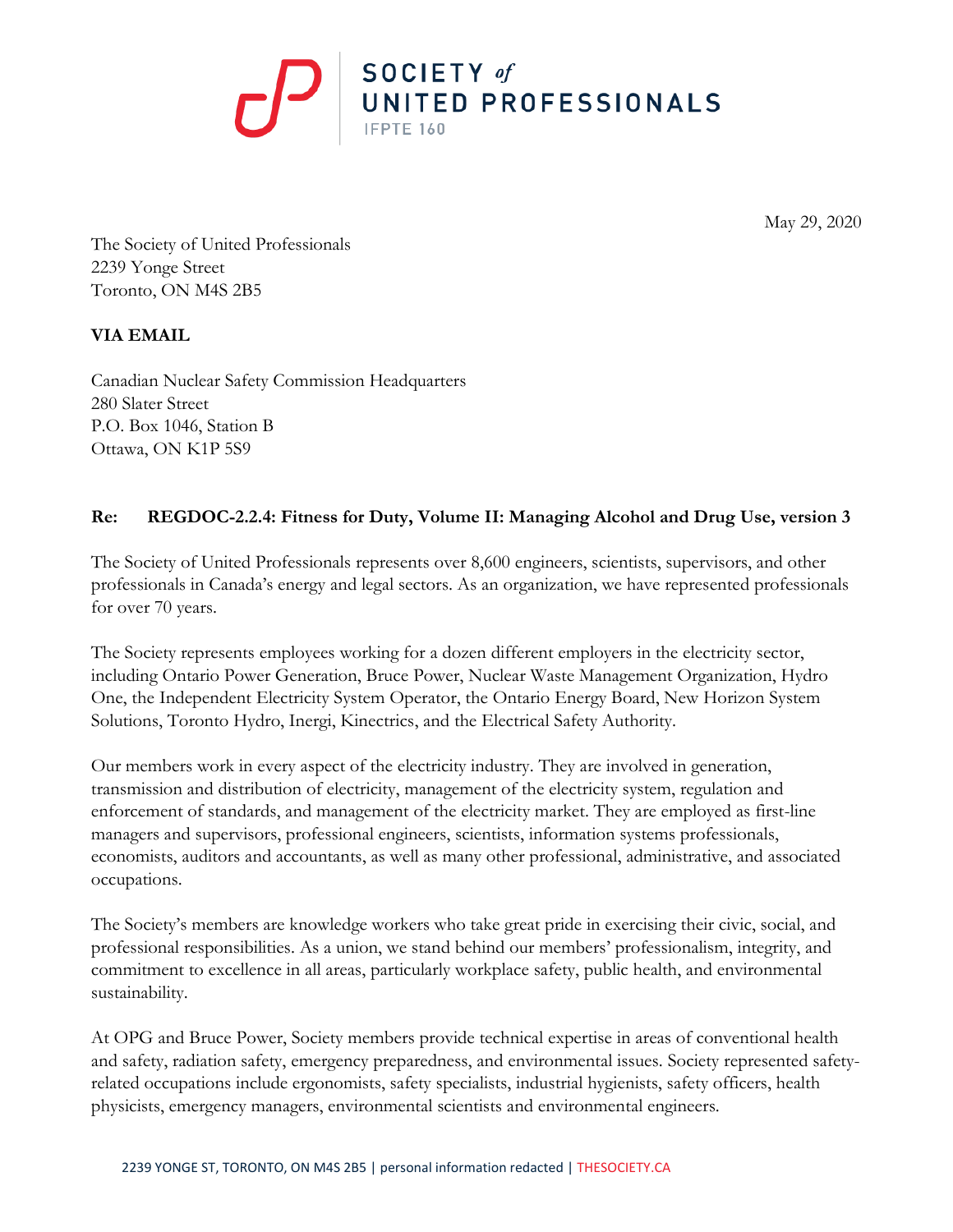Advocating for safe and healthy operation of our nuclear workplaces is one of the Society's highest priorities as a union. Our members work inside of, and in close proximity to, nuclear facilities, and they are among the first in harm's way if the highest standards of safe operation, and occupational health and safety are not adhered to. They and their families are residents of Clarington and Durham and Kincardine/Port Elgin and they are very conscious of the importance of ensuring a safe and healthy environment in the areas where they live.

The Society takes an active leadership role in workplace health and safety and accident reduction at our workplaces. We advocate for our members' health and safety interests in collective agreement negotiations and through grievance processes. Society leaders participate on multiple joint health and safety committees at each of the companies where our members work, including joint working groups, joint health and safety policy committees, Joint Committees on Radiation Protection at OPG and Bruce Power, Corporate Safety Rule Advisory Groups, and Corporate Code Advisory Groups. Society leaders also participate in broader health and safety initiatives, including the Infrastructure Health and Safety Association Board, the Provincial Labour Management Safety Committee, and the Ontario Federation of Labour Health and Safety Committee.

The Society believes that any workplace safety programs implemented within workplaces where our members are employed must be effective and focused on improving safety and are not just about improving public relations. And while we are passionate advocates for workplace safety, we are concerned that individual privacy and dignity, also deeply valued and carefully safeguarded in this country, are not needlessly and inappropriately compromised in the name of public safety.

The Society has serious concerns about the proposed changes to REGDOC-2.2.4, and the intrusive impact it will have on the privacy, dignity, and physical integrity of the Society's membership working at nuclear facilities.

In addition to the existing fitness for duty regulation, the Society is very familiar with existing fitness for duty programs at both Ontario Power Generation and Bruce Power. These programs are comprehensive and effective. In their submission on the original draft of REGDOC-2.2.4, OPG highlighted their "mature and successful program to ensure Fitness for Duty", stating that "[t]here is no evidence that our existing measures have been inadequate in this area nor indication that they will fail to be adequate in the future."<sup>1</sup>

Similarly, Bruce Power highlighted in their submission their "existing, highly-effective fitness for duty protocols."<sup>2</sup> Adding that they are proud of their "mature, multi-faceted programs that keep our employees fit for duty and our plants and surrounding communities safe."<sup>3</sup>

The Society agrees that these programs are comprehensive and effective. They address all issues which may impact fitness for duty, not just impairment from drugs or alcohol. They involve training and

<sup>1</sup> https://www.nuclearsafety.gc.ca/eng/pdfs/REGDOC-comments-received/REGDOC-2-2-4-OPG-comments.pdf

<sup>2</sup> https://www.nuclearsafety.gc.ca/eng/pdfs/REGDOC-comments-received/REGDOC-2-2-4-Bruce-Power-comments.pdf  $3$  ibid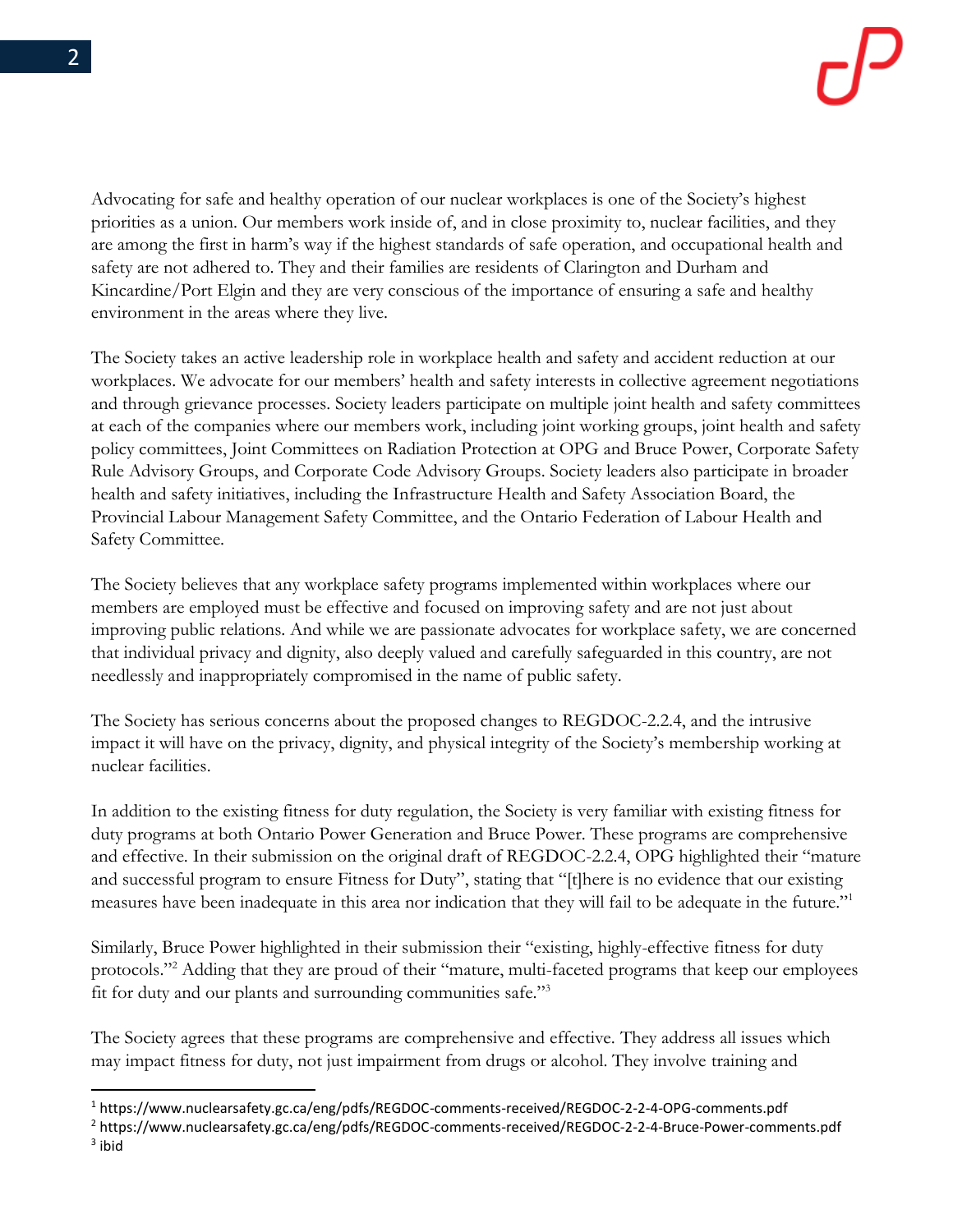awareness in the recognition of signs of impairment or other factors impacting fitness for duty, as well as access to support for individuals who may not be fit for duty for a range of reasons. There are also tools for ensuring that prohibited substances are not brought into workplaces. Importantly, these programs are effective because they are accepted and understood by the employees to whom they apply.

Furthermore, in their submission on the original draft of REGDOC-2.2.4, OPG stated that "drug testing does not necessarily indicate impairment, or fitness for duty, although it can identify past drug use, second hand exposure, or potentially risky behaviours. The intent of the REGDOC is to ensure workers are fit for duty. Therefore, it is anticipated that the implementation of drug testing will fail to meet the fundamental intent of the REGDOC." 4

This concern is shared by the Society and is highlighted in a report prepared by Professor Olaf Drummer, Forensic Toxicology Consultant Specialist with the Victorian Institute of Forensic Medicine, and Professor of Forensic Medical Science at Monash University (Appendix I). In this report, Prof. Drummer states that "neither the presence of a drug in oral fluid nor in urine can be used to determine whether impairment is present or not. Impairment, however defined, can only be assessed through some form of standardized field assessment protocol relevant to a worker's occupation by suitably trained personnel."<sup>5</sup>

Of concern with the proposed changes to REGDOC-2.2.4 is the introduction of oral fluid collection for drug testing, and the associated cut-off values used in immunoassay screening. The Drummer report states clearly that "there is no effective relationship between an oral fluid concentration and impairment."<sup>6</sup>

However, Prof. Drummer does make it clear that oral fluid testing, with appropriately high cut-off values, would make it "less likely for a worker to test positive when they had used a drug well before a shift (e.g. a day or three before) and when they are no longer unable to work safely (i.e. not impaired)." This, the report states, "contrasts with urine testing that is largely conducted to detect use in the past 1-3 days" and, potentially "even a few weeks"<sup>7</sup>.

The Drummer report reviews the proposed changes to REGDOC-2.2.4 and notes that the proposed cutoff levels for oral fluid screening and confirmation represent "low cut-offs, presumably in an attempt to prolong the detection time in oral fluid and hopefully have similar detection windows to urine."<sup>8</sup>

Prof. Drummer compares the proposed cut-offs in REGDOC-2.2.4 to oral fluid cut-offs in Australia and New Zealand, where "higher cut-offs in oral fluid were deliberately chosen to limit detectability of drugs to hours rather than days that usually applies to urine testing." In comparing the cut-offs of 5 ng/ml for screening and 2 ng/ml for confirmation, as proposed in REGDOC-2.2.4, to the cut-off thresholds of 15 ng/ml for screening and 5 ng/ml for confirmation, as seen in Australia and New Zealand, Drummer

<sup>4</sup> https://www.nuclearsafety.gc.ca/eng/pdfs/REGDOC-comments-received/REGDOC-2-2-4-OPG-comments.pdf

<sup>5</sup> Drummer, Expert Report Relating to Drug Testing in Oral Fluids, 2020, pg. 3

<sup>6</sup> Drummer, Expert Report Relating to Drug Testing in Oral Fluids, 2020, pg. 13

<sup>7</sup> Drummer, Expert Report Relating to Drug Testing in Oral Fluids, 2020, pg. 8

<sup>8</sup> Drummer, Expert Report Relating to Drug Testing in Oral Fluids, 2020, pg. 10